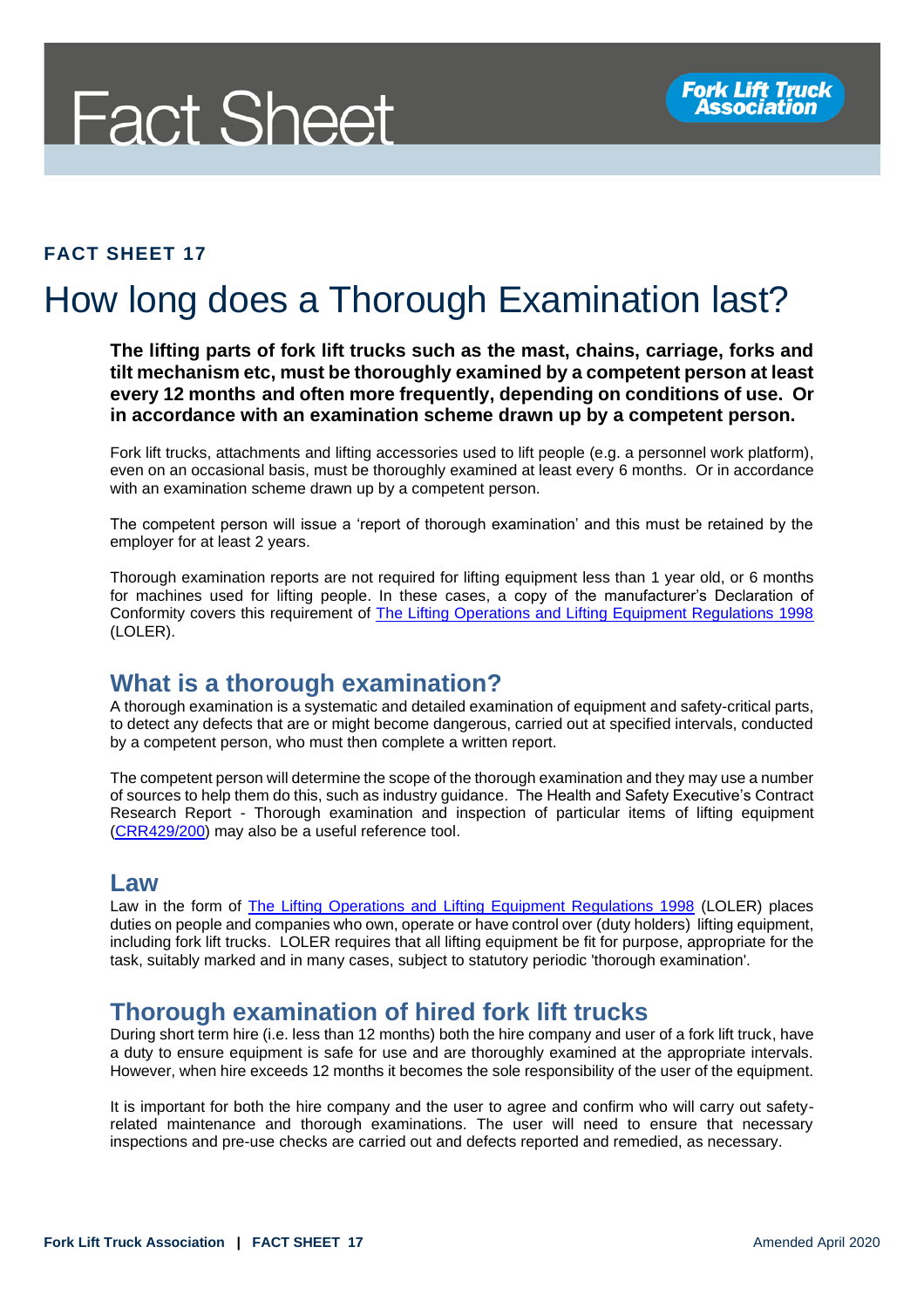A copy of the last Thorough Examination Report must accompany the fork lift truck and be available for inspection.

## **Interval of thorough examination**

The table below is based on that published in the Health and Safety Executive's publication [HSG76](https://www.hse.gov.uk/pubns/priced/hsg76.pdf)  [Warehousing and storage](https://www.hse.gov.uk/pubns/priced/hsg76.pdf) that indicates the inspection regime, with the maximum interval for thorough examination periodic inspection for a variety of fork lift trucks.

| Inspection regime for common types of trucks                                                       |                                     |                                                                   |                                                                                                      |
|----------------------------------------------------------------------------------------------------|-------------------------------------|-------------------------------------------------------------------|------------------------------------------------------------------------------------------------------|
| <b>Type</b>                                                                                        | <b>Operator</b><br><b>Positions</b> | <b>Thorough examination</b><br>periodic inspection<br>requirement | <b>Maximum inspection</b><br>interval <sup>3</sup>                                                   |
| Counterbalanced fork-lift<br>truck up to 5 tonne                                                   | Rider or<br>pedestrian              | <b>LOLER and PUWER</b>                                            | 12 months                                                                                            |
| High-lift platform trucks                                                                          | Rider                               | <b>LOLER and PUWER</b>                                            | 6 months                                                                                             |
| Pallet stackers                                                                                    | Stand on or<br>pedestrian           | <b>LOLER and PUWER</b>                                            | 12 months                                                                                            |
| Straddle trucks                                                                                    | Stand on or<br>pedestrian           | <b>LOLER and PUWER</b>                                            | 12 months                                                                                            |
| Reach trucks                                                                                       | Rider, stand on<br>or pedestrian    | <b>LOLER and PUWER</b>                                            | 12 months                                                                                            |
| High lift (>300mm) pallet truck<br>both manual and powered                                         | Rider, stand on<br>or pedestrian    | <b>LOLER and PUWER</b>                                            | 12 months                                                                                            |
| Medium-lift order picking<br>trucks (up to 2.5 m lift)                                             | Rider                               | <b>LOLER and PUWER</b>                                            | 6 months                                                                                             |
| High-lift order picking trucks                                                                     | Rider                               | <b>LOLER and PUWER</b>                                            | 6 months                                                                                             |
| Very narrow aisle lateral and front<br>stacking trucks - man-up                                    | Rider                               | <b>LOLER and PUWER</b>                                            | 6 months                                                                                             |
| Very narrow aisle lateral and front<br>stacking trucks - man-down                                  | Rider                               | <b>LOLER and PUWER</b>                                            | 12 months                                                                                            |
| Pivot steer trucks                                                                                 | Rider                               | <b>LOLER and PUWER</b>                                            | 12 months                                                                                            |
| Bi- and multi-directional fork trucks                                                              | <b>Rider</b>                        | <b>LOLER and PUWER</b>                                            | 12 months                                                                                            |
| Pallet, stillage, low-lift <sup>1</sup> platform<br>and low-lift order picking <sup>2</sup> trucks | Rider, stand on<br>or pedestrian    | <b>PUWER</b>                                                      | Follow<br>manufacturers'<br>guidance, which<br>will usually be<br>12 monthly intervals. <sup>4</sup> |
| Pedestrian powered/<br>controlled pallet truck                                                     | Pedestrian                          | <b>PUWER</b>                                                      |                                                                                                      |
| Tow tractor                                                                                        | Rider                               | <b>PUWER</b>                                                      |                                                                                                      |

#### *Notes*

1 'Low lift' is defined as lifting just sufficient to permit horizontal travel; or

- $2$  In the case of low-lift order pickers, up to an operator platform height of 900 mm.
- <sup>3</sup> These are the maximum periods between thorough examinations under LOLER and are the defaults in the absence of an of examination scheme. If an examination scheme has been produced then the period may be different.
- 4 Inspection frequency should be based on how quickly the equipment or parts of it are likely to deteriorate; this decision should be made by someone with the correct skills and experience.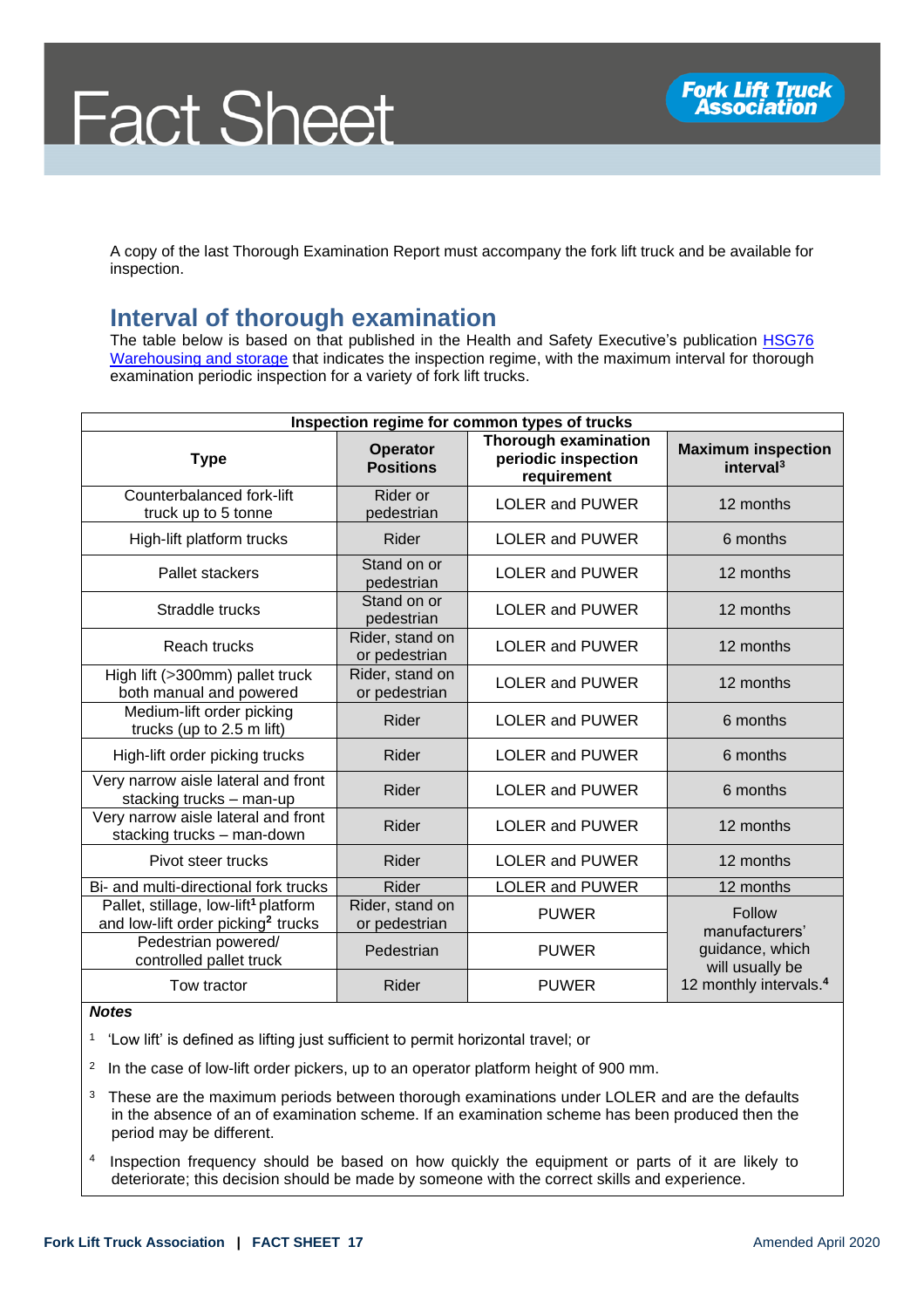# **Fact Sheet**

### **Risk assessment guidance**

The intervals of thorough examination illustrated above in table 8 should be decreased, if a risk assessment indicates intensity of use, or if equipment is operating in an arduous work environment. Some guidance of these factors is given below.

12 month interval between safety inspections. Any fork lift truck working up to 40 hours per week including attachments permanently fitted to the truck.

6 monthly interval between safety inspections.

- a) Any fork lift truck working between 40 and 80 hours per week.
- b) Any fork lift truck used for elevating persons, no matter how infrequent.

4 monthly interval between safety inspections.

- a) Any fork lift truck working in excess of 80 hours per week.
- b) Any fork lift truck working in arduous environments such as:
	- i) Marine environments.
	- ii) Corrosive chemical environments.
	- iii) Metal Manufacturing or processing.
	- iv) Cement/aggregate processing or where abrasive particulates are present.
	- v) Brine processes.
	- vi) Cold stores.

#### **FLTA further guidance**

Also see FLTA Fact Sheets 3 and 4 for further information.

**The above information is provided by the Fork Lift Truck Association (FLTA) as guidance and, where applicable, takes account of current best practice and our interpretation of current legislation.** 

**However, the FLTA accepts no responsibility for the recommendations, advice, statements, opinions and conclusions set out above, either expressly or by implication.**

**No warranty or representation of assurance, in respect of the accuracy or validity of the same is given.**